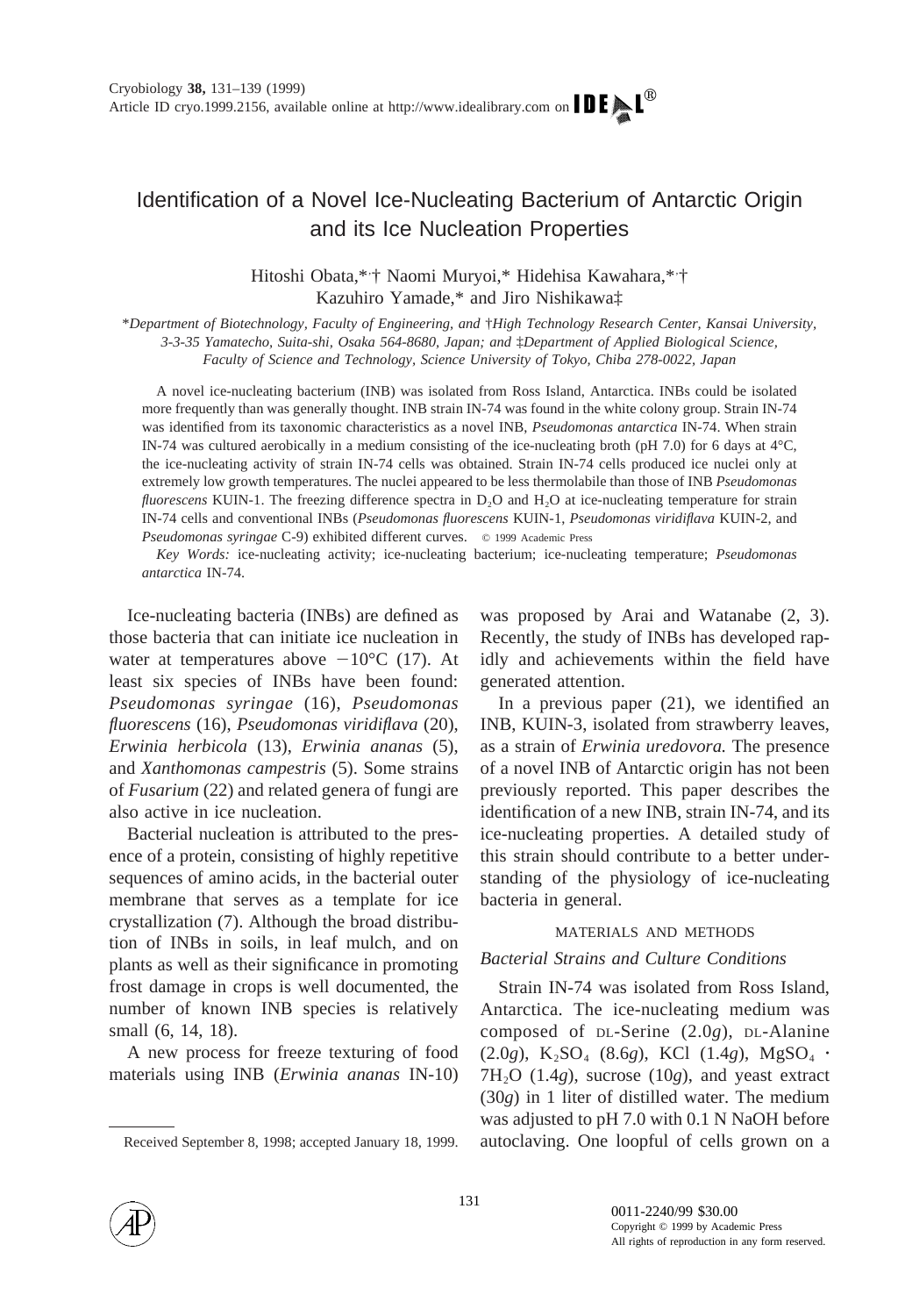trypticase soy agar-slant for 24 h was inoculated into 50 ml of the above medium. Cells were grown in shaking flasks (50 ml) at 4°C. Growth was monitored by measuring the optical density (OD) at 660 nm. Cells were harvested from the culture broth and washed with 50 mM phosphate buffer (pH 7.0). All samples were transferred to 50 mM phosphate buffer (pH 7.0) for testing ice-nucleating activity.

# *Identification of Strain IN-74 of Antarctic Origin*

Identification of the microorganism was carried out using previously described methods (4, 12). The physiological and biochemical characteristics of the microorganism were studied by the methods of Stanier *et al.* (23). DNA was isolated by Marmur's method (19). The DNA base composition was calculated from the thermal denaturation temperature  $(T<sub>m</sub>)$  by following the procedure of Marmur and Doty (18).

## *Measurement of Ice-Nucleating Activity*

For precise measurement of ice-nucleating activity, each cell suspension was initially diluted with 50 mM phosphate buffer (pH 7.0) to  $1.0 \times 10^7$  cell/ml (OD<sub>660</sub> = 0.1) and was further diluted by serial 10-fold dilutions. The ice-nucleating temperature was measured using a freezing nucleus spectrometer (thermoelectric plate Mitsuwa Model K-1), as described by Vali (26). That is, 30 drops,  $10-\mu l$  each, were placed on a controlled-temperature surface and the temperature was slowly lowered from the ambient temperature to  $-20^{\circ}$ C at a rate of  $1^{\circ}$ C/ min. The temperatures required to freeze 10%  $(T_{10})$ , 50%  $(T_{50})$ , and 90%  $(T_{90})$  of the drops were used in the analyses. The ice nucleation spectra of bacterial suspensions were obtained by the droplet-freezing method similar to that of Vali (26), as modified by Lindow *et al.* (15). Namely, the concentration of ice nuclei was calculated from the formula of Lindow *et al.* (15):

$$
N(T) = (-\ln f)/V
$$

where  $N(T)$  is the nucleation frequency at temperature *T, f* is the proportion of droplets unfrozen, and *V* is the volume of individual droplets. The number of nuclei per cell was calculated by dividing the concentration of nuclei/ml by the density of the cell suspension.

# *Freezing Difference Spectra in D<sub>2</sub>O and H<sub>2</sub>O at Ice-Nucleating Temperature*

Cells were centrifuged at 10,000*g* for 15 min at 4°C, and the cell pellets were suspended in the same volume of either ordinary 50 mM phosphate buffer (pH 7.0) in  $H_2O$  or 50 mM phosphate buffer (pH 7.0) in 90% (v/v)  $D_2O$ . The 90%  $(v/v) D_2O$ -phosphate was used instead of 100%  $D_2O$  because the cell pellets already contained water which could not be removed. The freezing difference spectra in  $D_2O$  versus H2O were measured on a cold plate by the method described by Turner *et al.* (24).

## *Transmission Electron Microscopy*

Specimens for electron microscopy were prepared by placing a drop of the bacterial culture (liquid) on a Formvar-coated grid. Cells were fixed for 10 min in 10% glutaraldehyde. After fixation, cells were stained with 2% phosphotungstate for 10 min. The stained specimen was observed using a JEM-1210 electron microscope at 80 kV.

#### RESULTS AND DISCUSSION

## *Isolation and Identification of a Novel Strain IN-74 of Antarctic Origin*

Bacteria previously isolated from Antarctica were used throughout this study. The samples were collected by Dr. G. Matumoto (Ohtsuma Women's University, Tokyo). A new ice-nucleating bacterium, IN-74, was isolated from sand of Ross Island in the Mc-Murdo Dry Valleys region. We were able to find ice-nucleating bacteria of 11 strains from 135 strains by the droplet-freezing method (26). Ice-nucleating bacteria were isolated more frequently than is generally thought. Strain IN-74 grew at 0–30°C with an optimum temperature of about 10°C.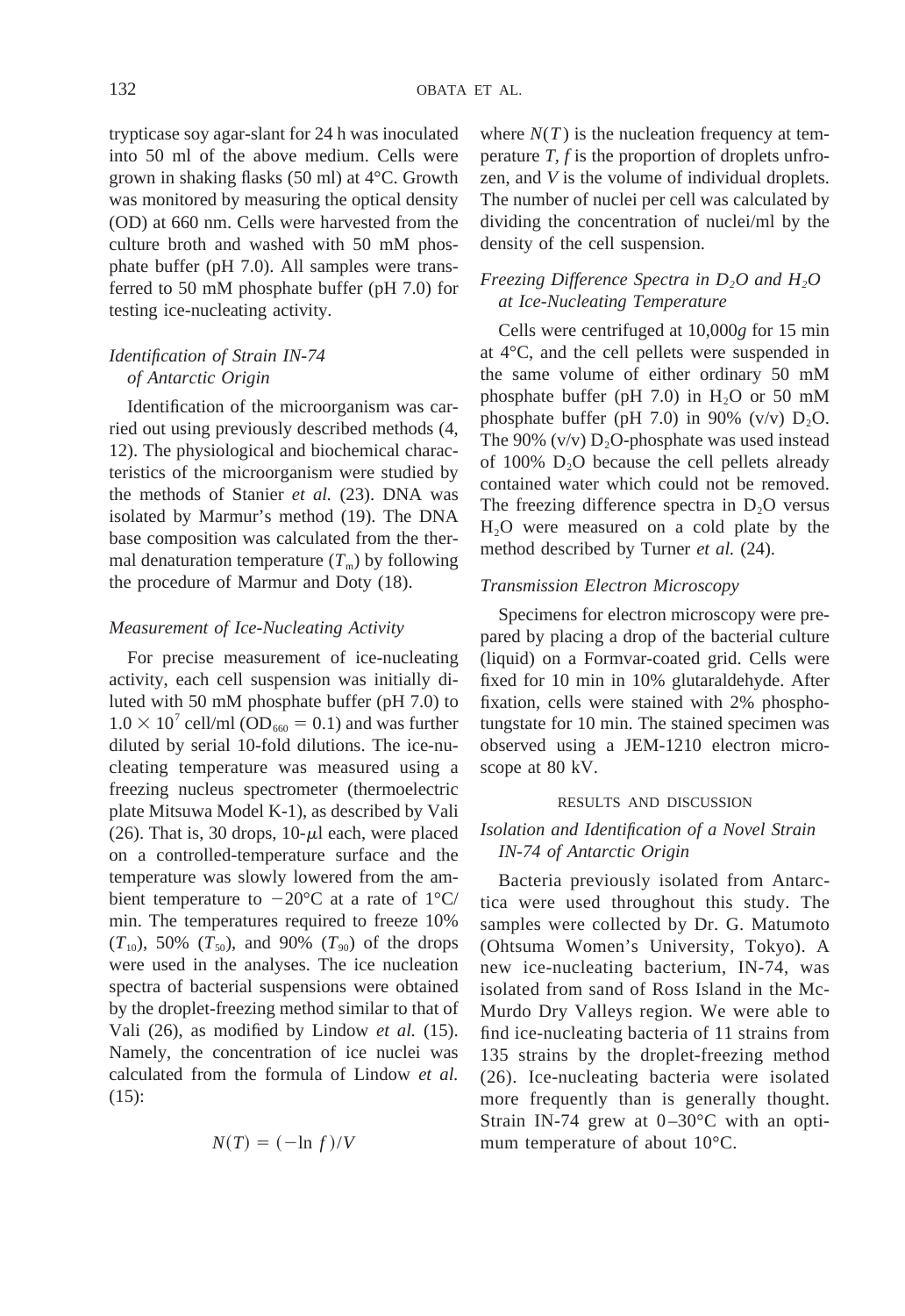| Strain <sup>a</sup>               | Incubation                |                |                  |     | Ice-nucleating<br>temperature $({}^{\circ}C)^b$ |          |           |
|-----------------------------------|---------------------------|----------------|------------------|-----|-------------------------------------------------|----------|-----------|
|                                   | Temperature $(^{\circ}C)$ | Time (day)     | Growth $OD_{60}$ | pH  | $T_{10}$                                        | $T_{50}$ | $T_{.90}$ |
| P. antarctica IN-74               | 18                        | 2              | 18.9             | 8.3 | $-15.7$                                         | $-17.4$  | $-22.7$   |
| P. antarctica IN-74               | $\overline{4}$            | 6              | 4.6              | 8.2 | $-4.4$                                          | $-4.4$   | $-4.6$    |
| P. antarctica IN-74 $\textdegree$ | $\overline{0}$            | 15             | 7.5              | 8.0 | $-3.7$                                          | $-3.7$   | $-3.8$    |
| P. fluorescens KUIN-1             | 18                        | $\overline{c}$ | 17.0             | 8.3 | $-2.5$                                          | $-2.5$   | $-2.6$    |
| P. viridiflava KUIN-2             | 18                        | $\overline{c}$ | 10.7             | 8.8 | $-4.6$                                          | $-5.9$   | $-8.4$    |
| P. syringae IFO-3310 $^d$         | 18                        | $\overline{c}$ | 11.7             | 8.0 | $-2.6$                                          | $-2.7$   | $-2.8$    |
| Distilled water                   |                           |                |                  |     | $-18.7$                                         | $-21.6$  | $-24.1$   |

TABLE 1 Comparison of Conventional Ice-Nucleating Bacteria and Strain IN-74 of Antarctic Origin

*<sup>a</sup>* Cells were grown for 2 days at 18°C with shaking in the ice nucleation medium.

<sup>*b*</sup> Temperatures required to freeze 10% ( $T_{10}$ ), 50% ( $T_{50}$ ) and 90% ( $T_{90}$ ) of cells.

*<sup>c</sup>* Cells were grown for 15 days at 0°C with shaking in the ice nucleation medium.

*<sup>d</sup>* IFO, Institute for Fermentation, Osaka.

Comparison of conventional ice-nucleating bacteria and strain IN-74 of Antarctic origin is shown in Table 1. Cells were grown on icenucleating broth for 15 days at 0°C, for 15 days at 4°C, or for 2 days at 18°C. The various ice-nucleating bacteria, other than strain IN-74, were found to be active in ice nucleation from  $-2.5$ °C ( $T_{50}$ ) to  $-5.9$ °C ( $T_{50}$ ) for 2 days at 18°C. However, when strain IN-74 was cultured aerobically in a medium consisting of ice-nucleating broth for 15 days at  $0^{\circ}$ C or for 6 days at 4°C, the ice-nucleating activity of strain IN-74 cells was obtained. But, the ice-nucleating activity of strain IN-74 cells was not obtained for 2 days at 18°C. Ice-nucleating temperature  $(T_{50})$  was detected at  $-3.7$ °C for cell suspensions (1.0  $\times$  10<sup>7</sup> cells/ml) of strain IN-74 incubated at  $-4$ °C and at  $-17.4$ °C ( $T_{50}$ ) for cells incubated at 18°C. Ice-nucleating bacteria (*P. fluorescens* KUIN-1, *P. viridiflava* KUIN-2, and *P. syringae* IFO-3310) were not grown on ice-nucleating broth for 15 days at 0°C (data not shown).

Figure 1 shows a transmission electron micrograph of cells of strain IN-74 of Antarctic origin. The bacterium was a Gram-negative rod (0.6 to 0.7 by 1.1 to 2.2  $\mu$ m), motile by polar flagella, strictly aerobic, catalasepositive, oxidase-positive, and fluorescent pigments-positive. The temperature range for growth was from 0 to 30 $^{\circ}$ C. The mol % G + C of the DNA was 58.6 in strain IN-74. Morphological, physiological, and biochemical characteristics of strain IN-74 are summarized in Table 2. These characteristics indicate that strain IN-74 belongs to the genus *Pseudomonas.* Use of carbon source by strain IN-74 is shown in Table 3. The key properties of strain IN-74 were fluorescence pigment positive, levan formation from sucrose positive, Arginine dihydrolase—positive, Lipase (Tween 80 hydrolysis)—positive, denitrification—negative, Voges–Proskauer test—negative, trehalose—use, and L-valine—use. From these results, strain IN-74 was identified as *P. antarctica* IN-74 (12, 18, 19, 23).

## *Ice Nucleation Spectra for Strain IN-74 Cells Grown at Different Temperatures*

The ice nucleation spectra for strain IN-74 cells grown at different temperatures is shown in Fig. 2. The ice-nucleating activity of strain IN-74 was greatly inhibited by the growth temperatures. High ice nucleation activity was observed in the range of 0 to  $4^{\circ}$ C, but the ice nucleation activities of strain IN-74 grown at 10, 18, and 30°C were much lower. Between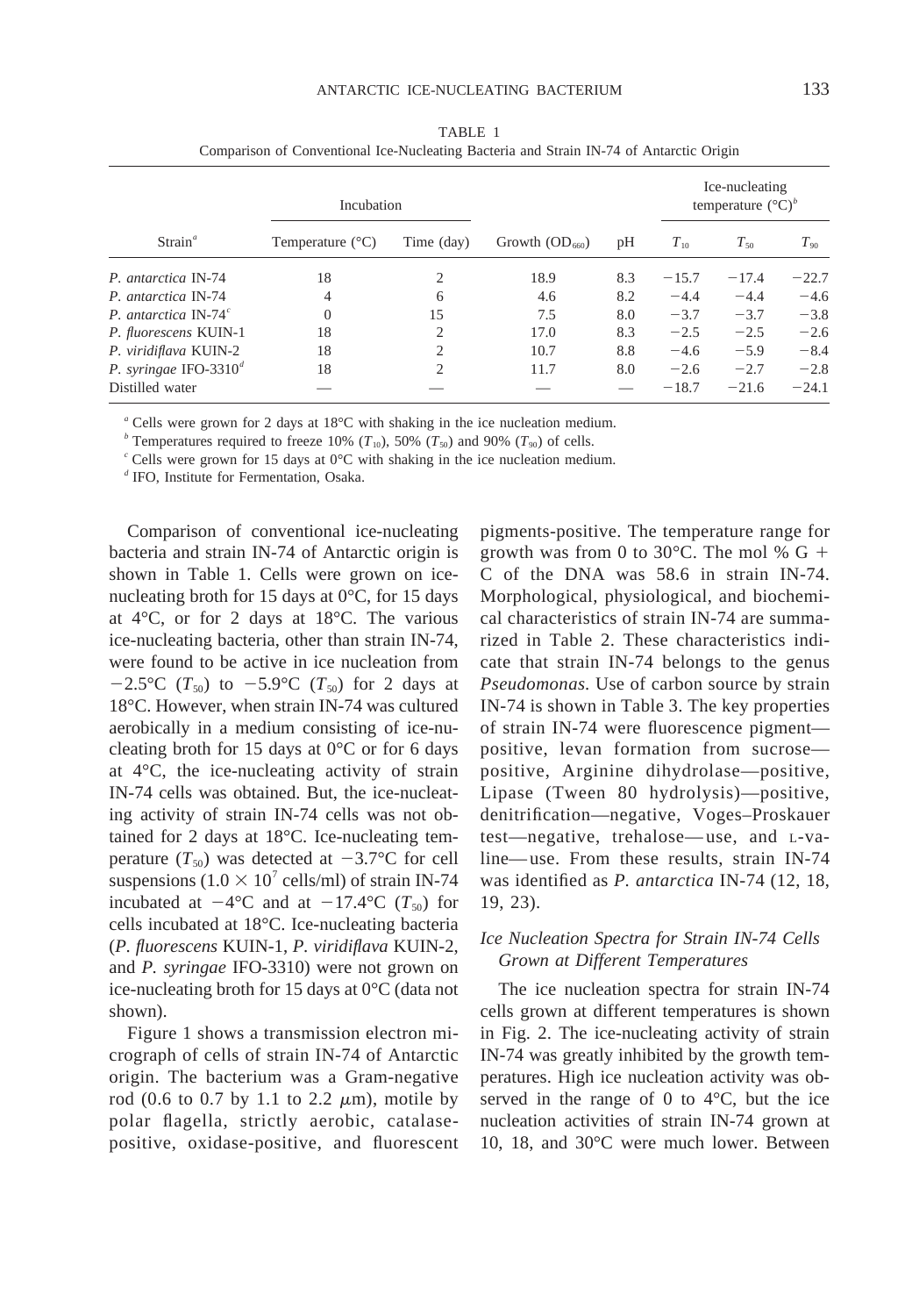

**FIG. 1.** Transmission electron micrograph of cells of a novel ice-nucleating bacterium, strain IN-74. Bar denotes  $1 \mu m$ .

 $-4.0$  and  $-8.5$ °C, the nucleation frequency of the intact cells  $(1.0 \times 10^7 \text{ cells/ml})$  grown at 0°C increased from about  $1.0 \times 10^{-7}$  to about  $5.0 \times 10^{-3}$ . On the other hand, in strain IN-74 cells grown at 10 $^{\circ}$ C, between  $-8.5$  and  $-10^{\circ}$ C the nucleation frequency of the cells increased from  $1.0 \times 10^{-7}$  to  $1.0 \times 10^{-5}$ .

#### *Growth Characteristics of Strain IN-74*

The relationship between the growth curve and the ice-nucleating temperature of strain IN-74 is shown in Fig. 3. Experiments were conducted over 20 days with the incubation period at 0°C. Strain IN-74 has a generation time of 14.4 h at 0°C in aerated culture. After incubating for 15 days, the organism reached a stationary growth phase. The ice-nucleating activity of the organism remained unchanged regardless of its growth phase.

Cell suspensions were incubated with 50 mM phosphate buffer (pH 7.0) at various temperatures for 30 min, and the icenucleating temperature was measured (data not shown). The ice-nucleating temperatures,  $T_{50}$  (°C), of cells were  $-3.7$ °C at 0°C,  $-8.6$ °C at 20 $\degree$ C, and  $-13.5\degree$ C at 90 $\degree$ C. This stability was not equal to that of the cells in other INBs (*P. fluorescens* KUIN-1, *P. viridiflava* KUIN-2, and *E. herbicola* IFO-12686). Strain IN-74 cells were sensitive to temperature (at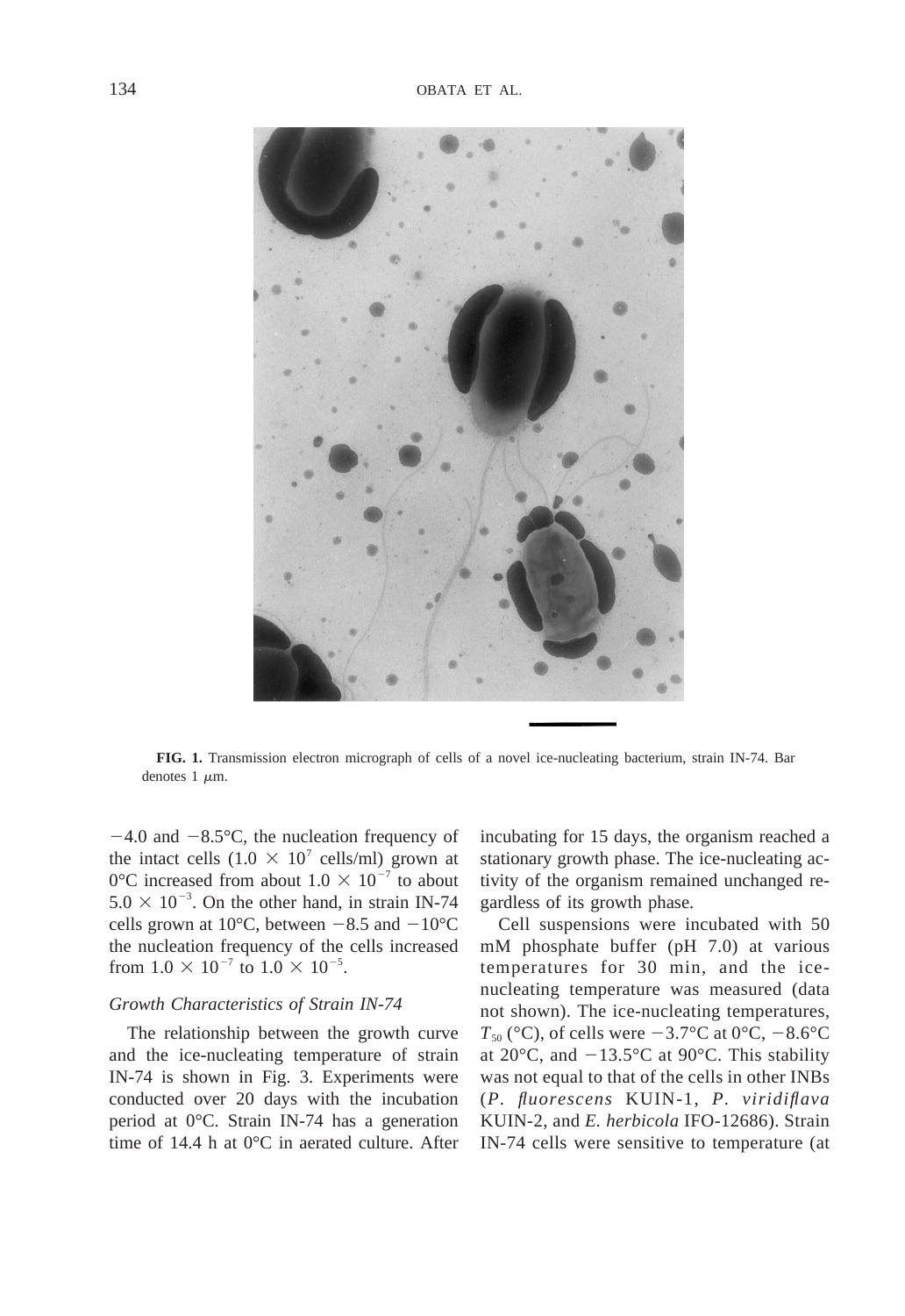| Size $(\mu m)$          | 0.6 to 0.7 by 1.1 to 2.2 | Levan formation from sucrose    | Positive |
|-------------------------|--------------------------|---------------------------------|----------|
| Shape                   | Rods                     | Nitrate reduction               | Negative |
| Gram stain              | Negative                 | Denitrification                 | Negative |
| Motility                | Positive                 | Gelatin hydrolysis              | Negative |
| Growth in air           | Positive                 | Lipase (Tween 80 hydrolysis)    | Positive |
| Growth anaerobically    | Positive                 | Voges-Proskauer test            | Negative |
| Catalase                | Positive                 | Methyl red test                 | Negative |
| Oxidase                 | Positive                 | Lecithinase (egg yolk)          | Positive |
| Glucose (acid)          | Positive                 | Indole production               | Negative |
| Carbohydrates $[F/O/-]$ | Oxidation                | Starch hydrolysis               | Positive |
| Fluorescens pigments    | Positive                 | $H2S$ production                | Positive |
| Arginine dihydrolase    | Positive                 | Urease                          | Negative |
| Lysine decarboxylase    | Negative                 | Protocatechuate, ortho cleavage | Positive |
| Ornithine decarboxylase | Negative                 | Mol% $G + C$ of DNA             | 63.2     |

TABLE 2 Morphological, Physiological, and Biochemical Characteristics of Strain IN-74

25°C or above). Furthermore, the pH stability held between pH 4.0 and pH 9.0. This result was nearly equal to the stability in other properties of the extracellular ice-nucleating substance and resembled those of ice nuclei from other INBs (*P. fluorescens* KUIN-1 and *Erwinia uredovora* KUIN-3) (8).

# *Ice Nucleation Spectra of Strain IN-74 Treated with D2O*

The ice-nucleation spectra of strain IN-74 treated with  $D_2O$  are shown in Fig. 4. The ice nucleation spectra of strain IN-74 and conventional INBs exhibited different curves. The cells exhibited typical spectra in which nucleation began at about  $-3.7$ °C for H<sub>2</sub>O and 0.2°C for D2O. It can be seen in Fig. 4, however, that the ice nucleation spectra in  $H_2O$  and  $D_2O$  for cells do not show curves with fixed differences.

After examining ice nucleation spectra, several laboratories (25) have proposed that, for convenience, three types (classes A, B, and C) of ice-nucleating activity could be inferred to occur on the bacterial surfaces.

Since these structures cannot be readily isolated and analyzed, their components have been

| Carbon sources   | Use    | Carbon sources | Use    | Carbon sources   | Use    |
|------------------|--------|----------------|--------|------------------|--------|
| Glucose          | $^{+}$ | Geraniol       | $^+$   | Citrate          | $^{+}$ |
| Trehalose        | $^{+}$ | Gluconate      | $^{+}$ | Erythritol       |        |
| 2-Ketogluconate  | $^{+}$ | Glycerol       | $+$    | Ethanol          | $^{+}$ |
| meso-Inositol    | $^{+}$ | Itaconate      |        | D-Fructose       | $^+$   |
| Geraniol         |        | Lactose        |        | D-Galactose      | $^{+}$ |
| L-Valine         | $^{+}$ | Maltose        |        | $D(-)$ -Tartrate |        |
| $\beta$ -Alanine | $^+$   | Mannitol       | $^{+}$ | $L(+)$ -Tartrate |        |
| DL-Arginine      | $^{+}$ | D-Mannose      | $+$    | L-Rhammose       | $^{+}$ |
| Adonitol         |        | Methanol       |        | D-Xylose         | $^{+}$ |
| L-Arabinose      | $^{+}$ | Salicin        |        | Caproate         |        |
| $n$ -Butanol     | $^{+}$ | D-Sorbitol     | $^{+}$ | Sucrose          | $^+$   |
| <b>Butyrate</b>  |        | Starch         |        |                  |        |

TABLE 3 Use of Carbon Source by Strain IN-74

*Note.* Symbols:  $+$ , use;  $-$ , no use.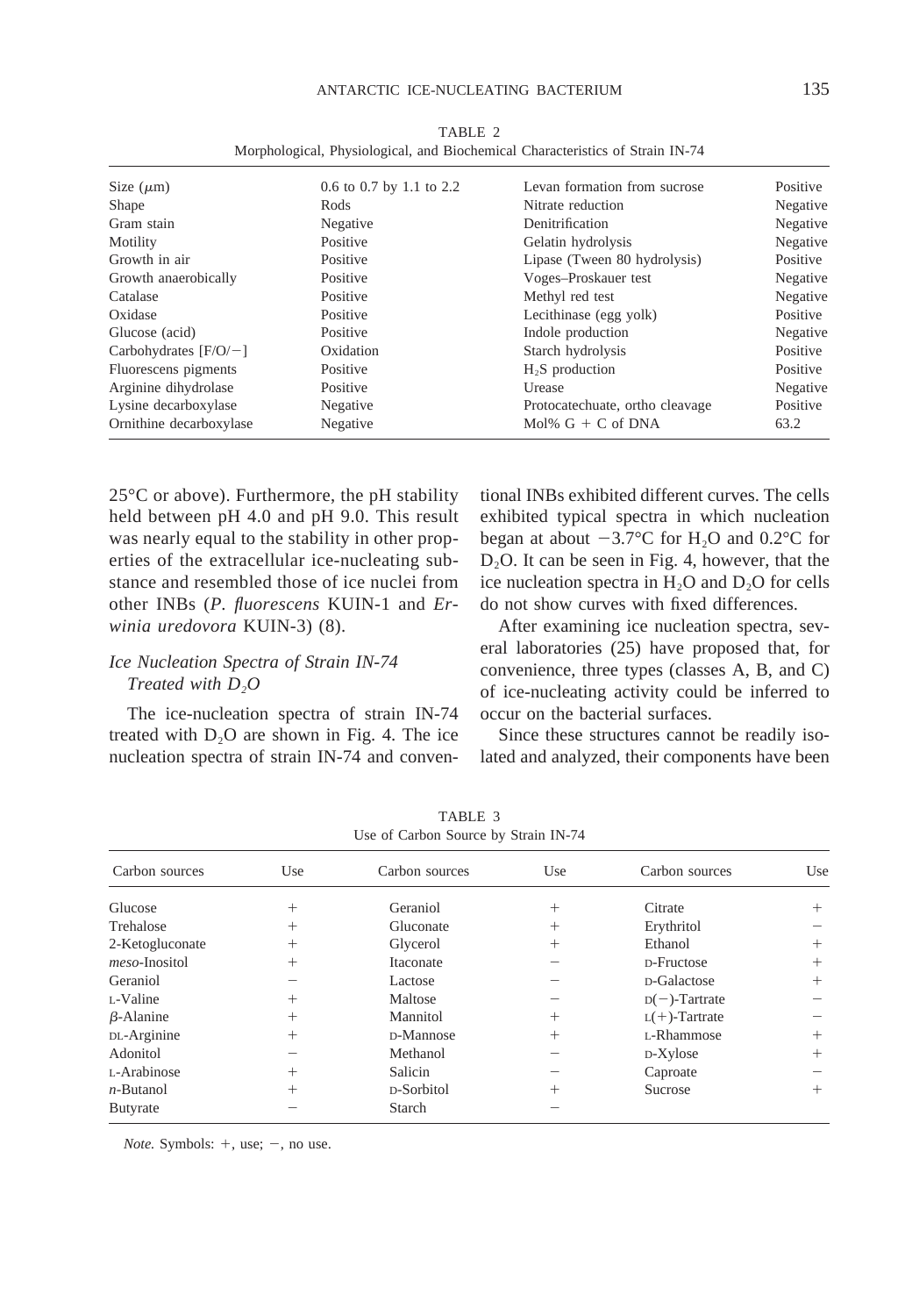

**FIG. 2.** Ice nucleation spectra for strain IN-74 cells grown at different temperatures. Ice nucleation spectra for strain IN-74 cells grown on ice nucleation medium at 0°C (O), 4°C ( $\bullet$ ), 10°C ( $\blacktriangle$ ), 18°C ( $\triangle$ ), and 30°C ( $\square$ ). Cells were harvested for 2 days at 18°C and then shifted to various temperatures.

identified by the use of specific enzymes or chemical probes and by stimulation of the formation of specific classes of freezing structures (28). From these preliminary studies, it appears that the most active ice-nucleation structure (class A) contains the ice-nucleation protein linked to phosphatidylinositol and mannose, and possibly glucosamine. The class B structure has been found to contain protein presumably



**FIG. 3.** Growth curve of strain IN-74. Cells were grown on ice nucleation medium (pH 7.0) at  $0^{\circ}$ C with shaking.



**FIG. 4.** Ice nucleation spectra of cells of strain IN-74 treated with  $D_2O$ . Cells (OD<sub>660</sub> = 0.1) were treated with H2O and D2O in 50 mM phosphate buffer (pH 7.0). Cell suspensions were left for 24 h at 4 $\degree$ C.  $\bullet$ , 90% (v/v) D<sub>2</sub>O;  $\circ$ ,  $H<sub>2</sub>O$ .

linked to the mannan and glucosamine moieties, but definitely not to the phosphatidylinositol. The class C structure, which has a very weak ice nucleation activity, appears to be the icenucleation protein linked to a few mannose residues and to be partially embedded in the outer cell membrane (11, 25). It is suggested that strain IN-74 cells have the nucleation structures of the three classes (A, B, and C). However, the ice nucleation spectra of strain IN-74 cells and conventional INBs exhibited different curves (class B) (19).

The freezing spectra of *P. fluorescens* KUIN-1 cells (19) and *P. syringae* C-9 cells (24) exhibited similar curves. Since  $D_2O$  is known to react more strongly than does  $H_2O$ with the hydrophobic domains of proteins (1), it seemed possible that class A and C structures were much more hydrophobic than were class B structures.

# *Freezing Difference Spectra in D<sub>2</sub>O* versus  $H_2O$

Figure 5 shows the freezing difference spectra in  $D_2O$  and  $H_2O$  at ice-nucleating temperature for strain IN-74. A freezing difference spectrum (24) was calculated by subtracting the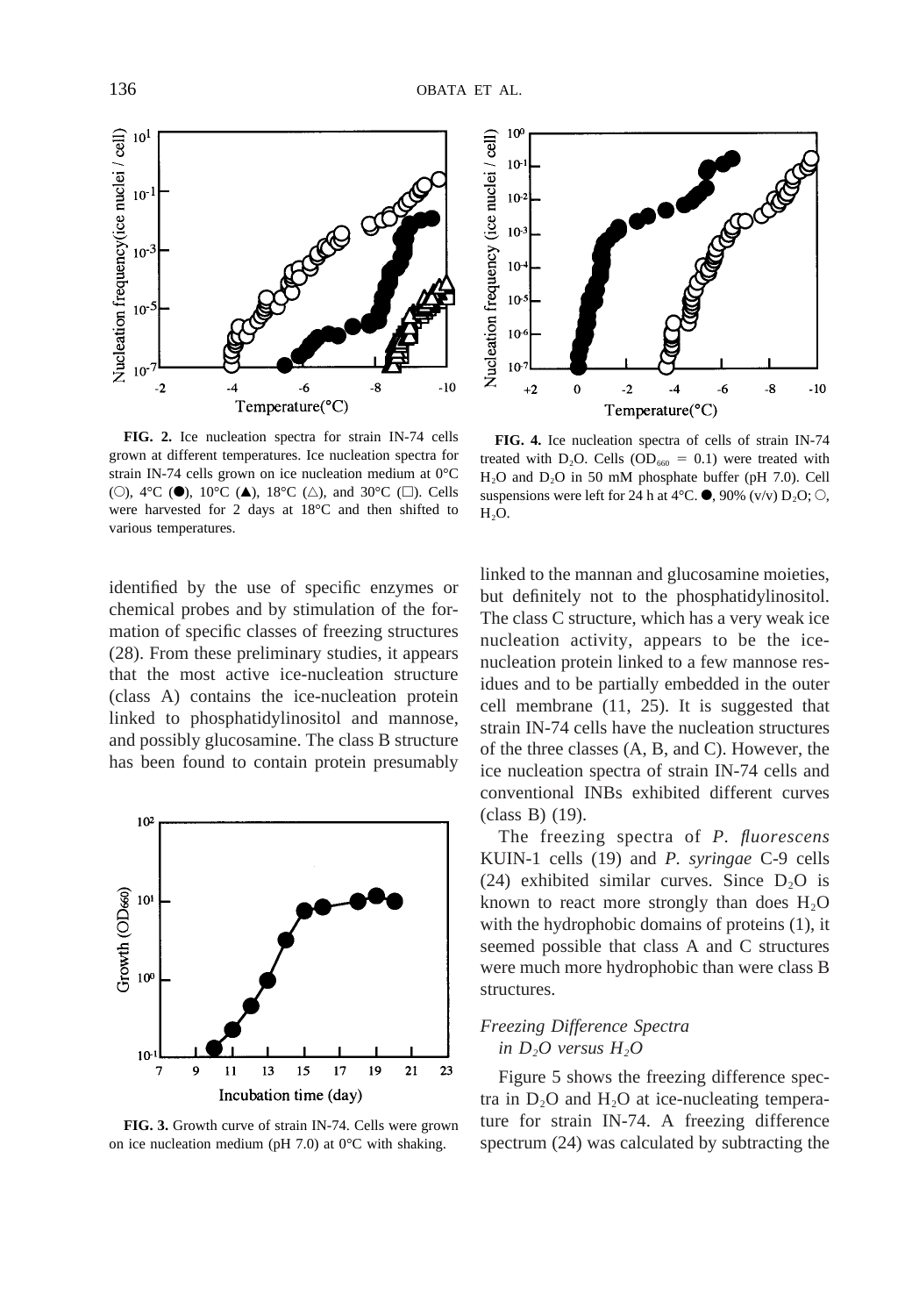freezing temperature for cells in  $H_2O$  from the freezing temperature of cells in  $D_2O$  at the same number of freezing nucleus units per cell. The freezing difference spectra in  $D_2O$  versus  $H_2O$ at the same number of ice nuclei/ml for three different bacteria (strain IN-74, *P. fluorescens* KUIN-1, and *P. viridiflava* KUIN-2) are shown in Fig. 5. The freezing difference spectrum of strain IN-74 and convenient INBs (*P. fluorescens* KUIN-1, and *P. viridiflava* KUIN-2) showed different curves. Cell activities at  $-3.7$ to  $-4.6$ ,  $-5.1$  to  $-6.5$ , or  $-7.5$  to  $-9.2$ °C were arbitrarily assigned as class A, class B, or class C, respectively. Since these structures cannot be readily isolated and analyzed, their components have been identified by the use of specific enzymes or chemical probes and by stimulation of the formation of specific classes of freezing structures (28). The freezing difference spectrum of strain IN-74 is distinct from the curve obtained for the ice nucleation-active *E. herbicola* and *P. syringae* C-9 (28). We postulate that the difference spectra indicate that there are



FIG. 5. Freezing difference spectra in D<sub>2</sub>O and H<sub>2</sub>O at ice-nucleating temperature. The freezing difference spectra was calculated from ice nucleation spectra shown in Fig. 4.

TABLE 4 Effects of Denaturants and Protein-Modifying Reagents on the Ice-Nucleating Temperature of Strain IN-74

|                                                       | Ice-nucleating<br>temperature $({}^{\circ}C)^b$ |                         |                |
|-------------------------------------------------------|-------------------------------------------------|-------------------------|----------------|
| $Reagent^a$                                           | $T_{10}$                                        | $T_{50}$                | $T_{\alpha 0}$ |
| Cells                                                 |                                                 | $-3.7$ $-3.8$ $-3.9$    |                |
| $+10\%$ (v/v) Ethanol                                 |                                                 | $-6.2$ $-6.5$ $-6.7$    |                |
| $+3$ mM Urea                                          |                                                 | $-14.7$ $-14.9$ $-15.0$ |                |
| $+3$ mM N-Bromosuccinimide                            |                                                 | $-17.2$ $-20.0$ $-22.3$ |                |
| +9 mM Succinic anhydride<br>(pH 4.0)                  |                                                 | $-6.4$ $-6.7$ $-7.0$    |                |
| $+9$ mM Iodo acetic acid (pH 4.0)                     |                                                 | $-6.7$ $-7.5$ $-7.8$    |                |
| +9 mM 2-Hydroxy-5-nitrobenzyl<br>bromide ( $pH$ 4.0)  |                                                 | $-4.8$ $-5.4$ $-5.8$    |                |
| +9 mM 4-(Hydroxymercuri)<br>benzoic acid, sodium salt |                                                 | $-5.4$ $-5.7$           | $-6.0$         |
| $+3$ mM N-Acetylimidazole<br>(pH 4.0)                 |                                                 | $-4.9$ $-5.9$           | $-6.5$         |

<sup>*a*</sup> Cells (1.0  $\times$  10<sup>7</sup> cells/ml) were treated with denaturants or protein-modifying reagents (pH 7.0) for 30 min at 0°C with shaking.

*<sup>b</sup>* After physical removal of reagent, for precise measurement of the ice-nucleating temperature, the cell suspension was diluted with a 50 mM phosphate buffer (pH 7.0) solution to  $1.0 \times 10^7$  cells/ml (OD<sub>660</sub> = 0.1). Temperature required to freeze 10%  $(T_{10})$ , 50%  $(T_{50})$  and 90%  $(T_{90})$  of test samples.

three classes (A, B, and C) of nucleating structures on strain IN-74 or conventional INBs. However, it is suggested that the class B structure of strain IN-74 is distinct from the class B of conventional INBs. The freezing difference spectra in  $D_2O$  and  $H_2O$  at ice-nucleating temperature for strain IN-74 is analogous to the freezing difference spectra in  $D_2O$  and  $H_2O$  at the ice-nucleating temperature for the spermidine added extracellular ice-nucleating matter from *Erwinia uredovora* KUIN-3 (9).

# *Effects of Denaturants and Protein-Modifying Reagents on the Ice-Nucleating Activity of Strain IN-74*

Effects of denaturants and protein-modifying reagents on the ice-nucleating temperature of strain IN-74 are shown in Table 4. The ice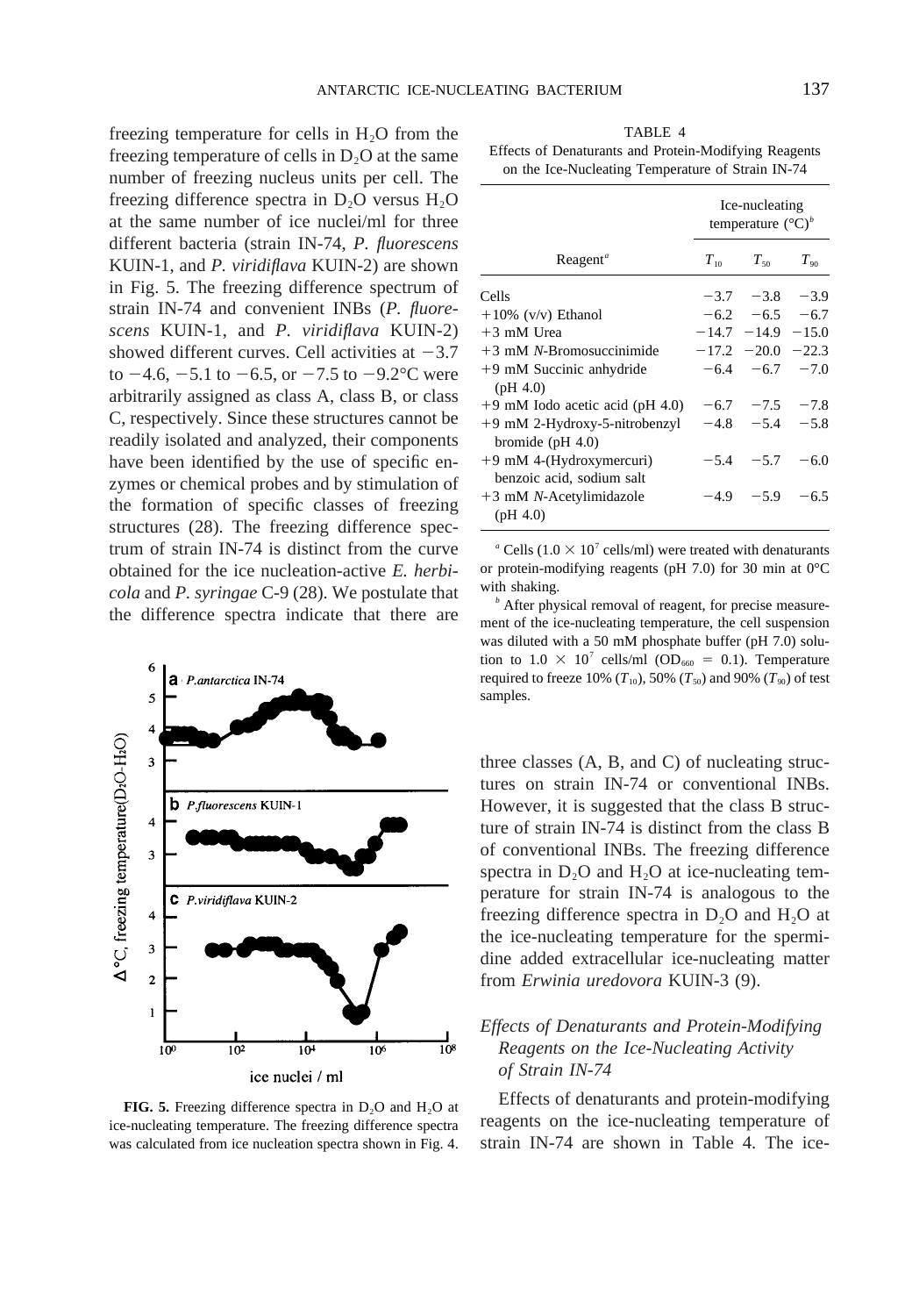nucleating activity of strain IN-74 was strongly inhibited by the addition of urea or *N*-bromosuccinimide. Further, ethanol, succinic anhydride, iodo acetic acid, *N*-acetylimidazole, 2-hydroxy-5-nitrobenzyl bromide, 4-(hydroxymercuri) benzoic acid, and sodium salt had an effect on the ice-nucleating activity of strain IN-74. Kozoloff (10) and Obata (19) have shown that the ice-nucleating activity in intact *P. syringae, P. fluorescens,* and *E. herbicola* strains is sensitive to protein-modifying reagents, suggestive of a role for protein in the ice-nucleating activity site. Therefore, the sensitivity of the ice-nucleating activity to protein sulfhydryl reagents and denaturants suggests the presence of a protein at the ice-nucleating site. Ice-nucleating *P. syringae* S 203 promotes the formation of ice in supercooled water by ice nucleators that contain a unique protein associated with the cell membrane (27). Green and Warren (7) sequenced an ice-nucleation gene from *P. syringae* S 203. We are attempting to characterize the molecular components of these bacterial ice nuclei. Details of an ice-nucleating substance from strain IN-74 will be reported at a date.

#### REFERENCES

- 1. Ahmed, A. I., Osuga, D. T., and Feeney, R. E. Antifreeze protein from fishes: Freezing behavior in  $H_2O$ and D2O. *Biochem. Int.* **1,** 41–46 (1980).
- 2. Arai, S., and Watanabe, M. Freeze texturing of food materials by ice-nucleation with the bacterium *Erwinia ananas. Agric. Biol. Chem.* **50,** 169–175 (1986).
- 3. Arai, S., and Watanabe, M. Freeze texturing of food materials by ice-nucleation with the bacterium *Erwinia ananas. Jpn. J. Freezing Drying* **32,** 30–33 (1986).
- 4. Cowan, S. T., and Steel, K. J. "Manual for the Identification of Medical Bacteria," 2nd ed. Cambridge Univ. Press, Cambridge, UK, 1973.
- 5. Goto, M., Huang, B. L., Makino, T., Goto, T., and Inaba, T. Isolated from gemmisphere of tea (*Thea sinensis* L.), phyllosphere of vegetables, and flowers of *Magnolia denuclata* Desr. *Ann. Phytopathol. Soc. Jpn.* **54,** 189–197 (1988).
- 6. Goto, M., Goto, T., and Inaba, T. Identification of ice nucleation active bacteria isolated from frost-damaged vegetable leaves. *Ann. Phytopathol. Soc. Jpn.* **55,** 330–335 (1989).
- 7. Green, R. L., and Warren, G. J. Physical and functional repetition in a bacterial ice nucleation gene. *Nature* **317,** 645–648 (1985).
- 8. Kawahara, H., Mano, Y., and Obata, H. Purification and characterization of extracellular ice-nucleating matter from *Erwinia uredovora* KUIN-3. *Biosci. Biotechnol. Biochem.* **57,** 1429–1432 (1993).
- 9. Kawahara, H., Mano, Y., Hamada, R., and Obata, H. Role of Spermidine in the ice-nucleating activity of the EIM from *Erwinia uredovora* KUIN-3. *Biosci. Biotechnol. Biochem.* **58,** 2201–2206 (1994).
- 10. Kozoloff, L. M., Schofield, M. A., and Lute, M. Icenucleating activity of *Pseudomonas syringae* and *Erwinia herbicola. J. Bacteriol.* **153,** 222–231 (1983).
- 11. Kozloff, L. M., Yurner, M. A., and Arellano, F. Formation of bacterial membrane ice-nucleating lipoglycoprotein complexes. *J. Bacteriol.* **173,** 6528– 6536 (1991).
- 12. Krieg, N. R., and Holt, J. G. "Bergey's Manual of Systematic of Bacteriology," Vol. 1. Williams & Wilkins, Baltimore, 1984.
- 13. Lindow, S. E., Arny, D. C., and Upper, C. D. *Erwinia herbicola:* A bacterial ice nucleus active in increasing frost injury to corn. *Phytopathology* **68,** 523–527 (1978).
- 14. Lindow, S. E., Arny, D. C., and Upper, C. D. Distribution of ice nucleation active bacteria on plants in nature. *Appl. Environ. Microbiol.* **36,** 831–838 (1978).
- 15. Lindow, S. E., Arny, D. C., and Upper, C. D. Bacterial ice nucleation: A factor in frost injury to plants. *Plant Physiol.* **70,** 1084–1089 (1982).
- 16. Maki, L. R., Galyan, E. L., Chang-chien, M. M., and Caldwell, D. R. Ice nucleation induced by *Pseudomonas syringae. Appl. Microbiol.* **28,** 456–459 (1974).
- 17. Maki, L. R., and Willoughby, K. J. Bacteria as biogenic sources of freezing nuclei. *J. Appl. Microbiol.* **17,** 1049–1053 (1978).
- 18. Marshall, D. A relation between ice nucleation active bacteria, freeze damage and genotype in oats. *Phytopathology* **78,** 952–957 (1988).
- 19. Obata, H., Saeki, Y., Tanishita, J., Tokuyama, T., and Higashi, H. Identification of an ice nucleating bacterium KUIN-1 as *Pseudomonas fluorescens* and its ice nucleation properties. *Agric. Biol. Chem.* **51,** 1761–1766 (1987).
- 20. Obata, H., Nakai, T., Tanishita, J., and Tokuyama, T. Identification of an ice-nucleating bacterium and its ice nucleation properties. *J. Ferment. Bioeng.* **67,** 143–147 (1989).
- 21. Obata, H., Takinami, K., and Ueno, T. Identification of a new ice nucleating bacterium and its ice nucleation properties. *Agric. Biol. Chem.* **54,** 725– 730 (1990).